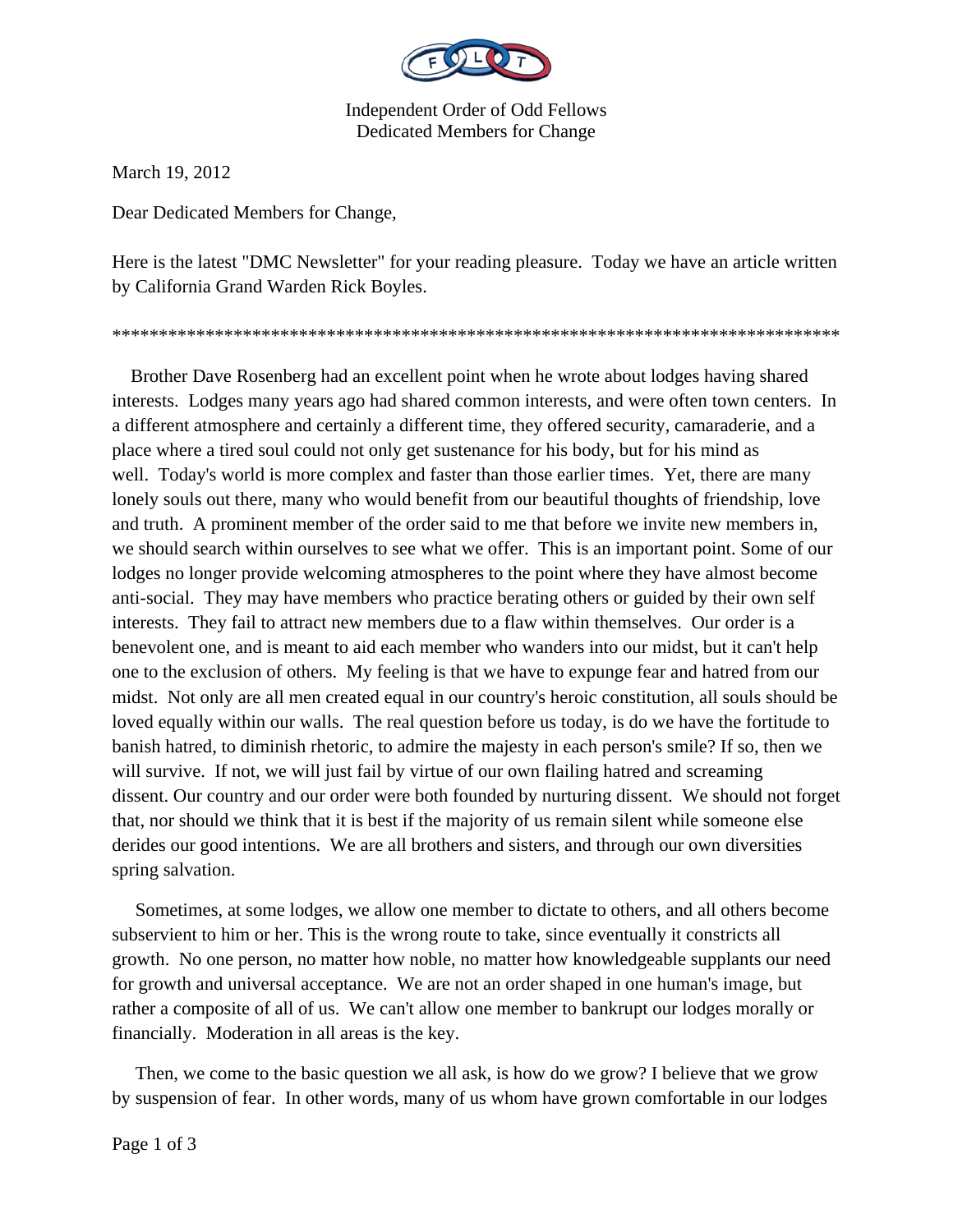

Independent Order of Odd Fellows Dedicated Members for Change

with our fellow members have to realize that there is nothing to fear in attracting new members. If we guide the new members correctly, then there is nothing to fear from them. Some of our long term members may say that they don't fear new members, but I believe all of us share a certain apprehension of anything new and different. If we realize that new members are not joining to attack us but rather to make us stronger, than it should follow that new members are our greatest asset.

 Does what work at the Davis Lodge work for the rest of us? Perhaps not. But, let's analyze the arguments against the Davis Lodge. The arguments that I hear is that Davis is run by judges and lawyers and so naturally attracts other judges and lawyers. Some of this is true, but I have found members at the Davis Lodge who now join to be part of specific committees within their lodge. I have spoken to members who did not know Brother Rosenberg prior to joining the lodge and only joined to be on the wine committee, the bike committee, the hiking committee, the beer committee or any of the myriad of other committees they now have. Another argument I hear that it is a club and not a lodge. What does this mean, exactly? I have attended a number of their lodge meetings. They follow the ritual. They have many reports, where most of the smaller lodges are now silent. They have elections, visiting committees, new and unfinished business of substance. In short, they have everything we require of a lodge. Their push towards modernization is now endorsed by Sovereign Grand Lodge. In short, I believe that many who cast aspersions on the Davis Lodge just fail to smell the coffee. The order is shrinking quickly. Our older members are dying off. Receptions and other order-related functions are becoming less attended almost by leaps and bounds. Where receptions used to draw hundreds and thousands, now they are lucky to draw 50 hardy individuals, many of whom are compelled to attend. Let's wake up, before it is too late.

 In closing, I don't suggest that we all emulate the Davis Lodge, but we can find what works for us and use it. If we have a specific interest, hobby, or cause, let's run with it. Let's not be so stubborn that we forget what our goal as an order is which is to survive. If that makes us club like, then let's take a look at our history and see what has proceeded us, because many of our successful lodges are indeed club like. Do you recall the video SGL presented several years ago on a motorcycle club who re-vitalized a lodge in the Midwest? Was that not club like? How about in the 1800's when most members could not read the ritual and each lodge was run by politicians, lawyers, judges, business people, who could read the ritual was that not club like? If our intention as an order is just to cast aspersions on the few successful lodges still in existence, then we truly have lost our way.

A final note: defunct orders now listed as curiosities are multitudinous online. We could easily join their ranks. Let's try and work together to prevent this.